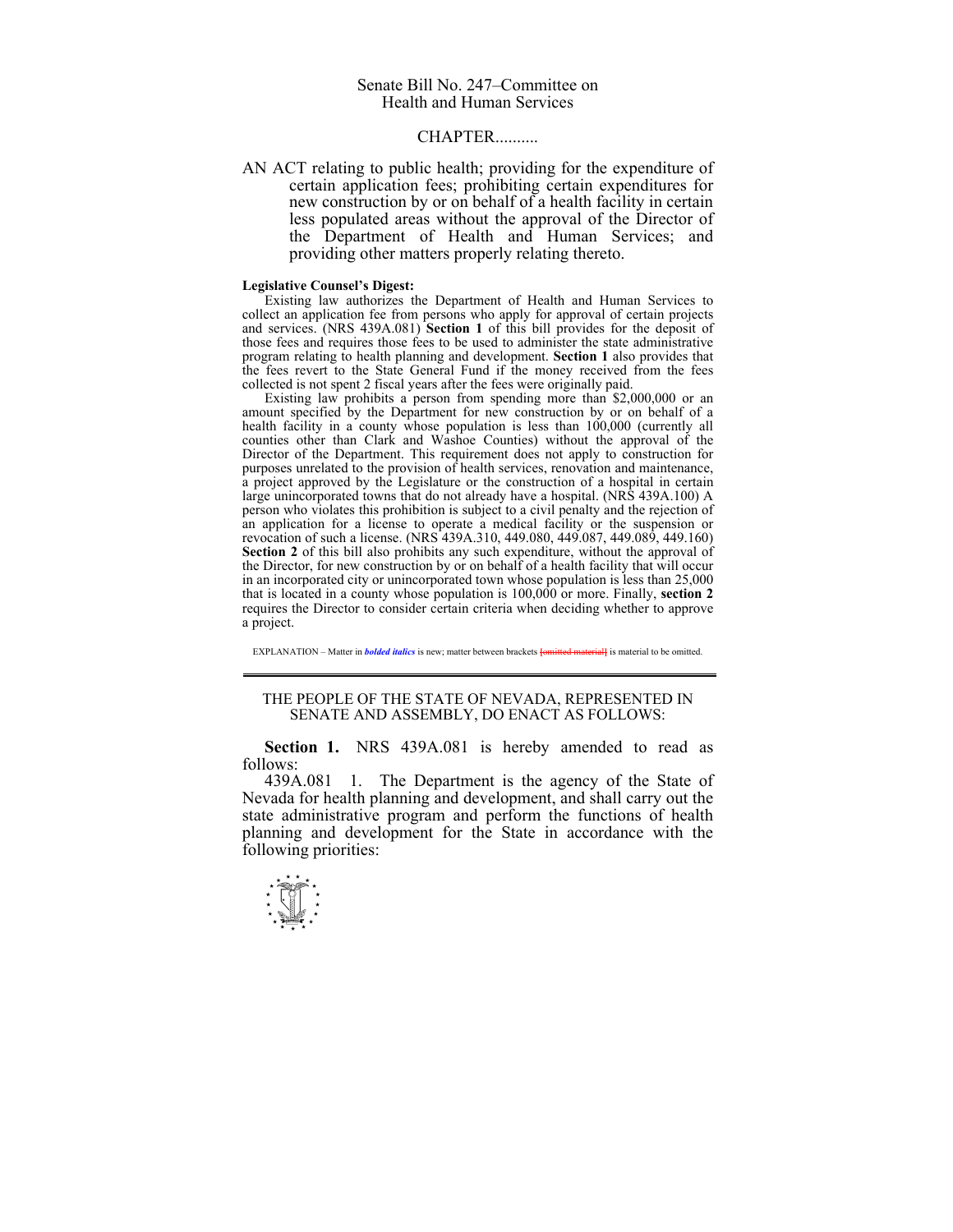(a) Providing for the effective use of methods for controlling increases in the cost of health care;

 (b) Providing for the adequate supply and distribution of health resources;

 (c) Providing for equal access to health care of good quality at a reasonable cost; and

 (d) Providing education to the public regarding proper personal health care and methods for the effective use of available health services.

 2. In order to carry out the provisions of this chapter, the Director may:

 (a) Delegate the duties of the Director and the Department pursuant to this chapter to any of the divisions of the Department;

(b) Hire employees in the classified service;

(c) Adopt such regulations as are necessary; and

 (d) Apply for, accept and disburse money granted by the Federal Government for the purposes of health planning and development.

 3. The Department may, by regulation, fix fees to be collected from applicants seeking approval of proposed health facilities or services. The amounts of such fees must be based upon the Department's costs of examining and acting upon the applications.

 4. *Any application fees collected pursuant to subsection 3 are not refundable and must be deposited in the State Treasury and accounted for separately in the State General Fund. Any interest and income earned on the money in the account, after deducting any applicable charges, must be credited to the account. Any money remaining in the account at the end of a fiscal year does not revert to the State General Fund and the balance in the account must be carried forward to the next fiscal year. Any money remaining in the account that is not committed for expenditure after 2 fiscal years following the date on which the money is paid as a fee reverts to the State General Fund. All claims against the account must be paid as other claims against the State are paid. The money in the account must be used to pay the costs of administering the state administrative program.* 

 *5.* In developing and revising any state plan for health planning and development, the Department shall consider, among other things, the amount of money available from the Federal Government for health planning and development and the conditions attached to the acceptance of that money, and the limitations of legislative appropriations for health planning and development.

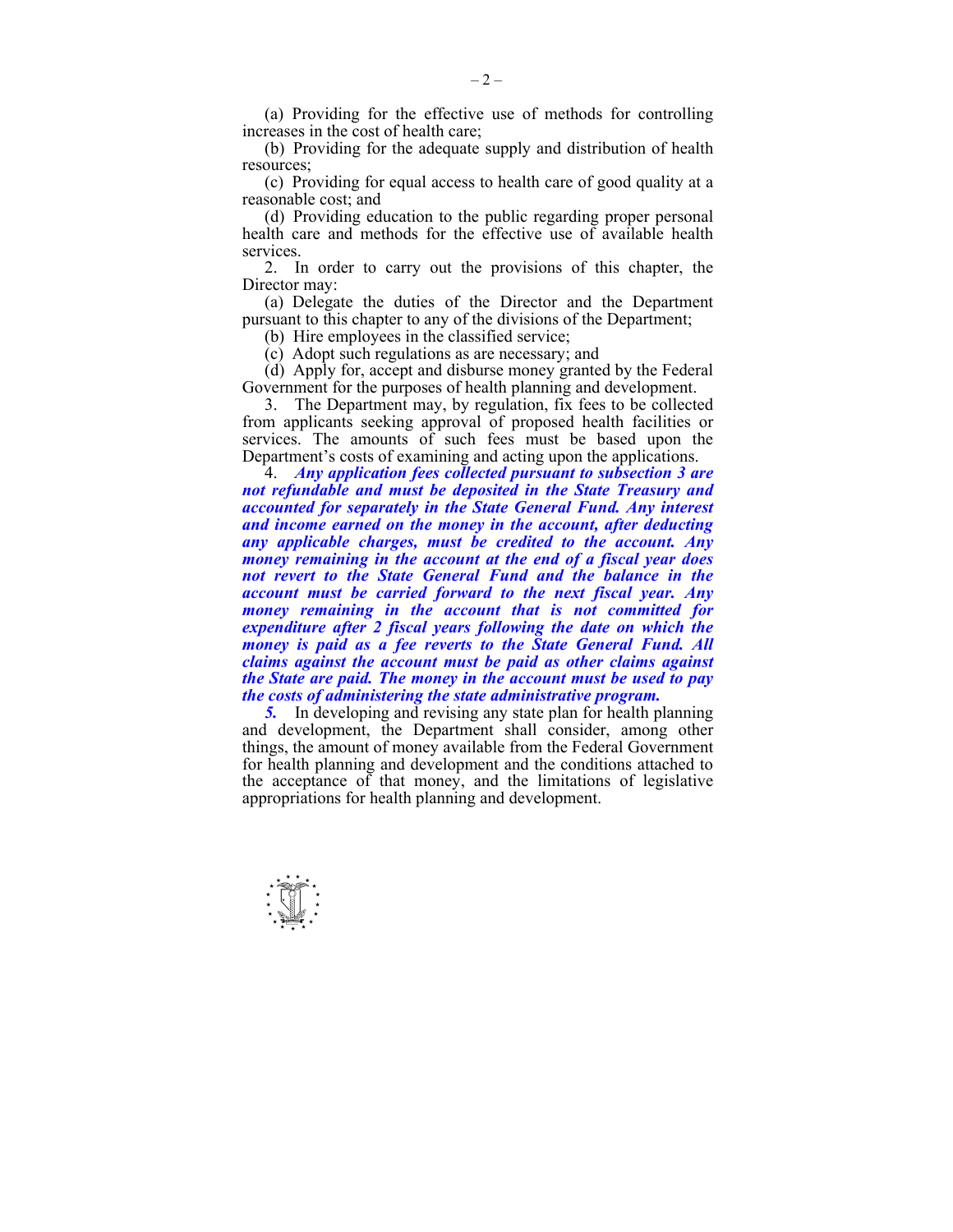**Sec. 2.** NRS 439A.100 is hereby amended to read as follows:

 439A.100 1. Except as otherwise provided in this section, in a county whose population is less than 100,000, *or in an incorporated city or unincorporated town whose population is less than 25,000 that is located in a county whose population is 100,000 or more,* no person may undertake any proposed expenditure for new construction by or on behalf of a health facility in excess of the greater of \$2,000,000 or such an amount as the Department may specify by regulation, which under generally accepted accounting principles consistently applied is a capital expenditure, without first applying for and obtaining the written approval of the Director. The Division of Public and Behavioral Health of the Department shall not issue a new license or alter an existing license for such a project unless the Director has issued such an approval.

2. The provisions of subsection 1 do not apply to:

(a) Any capital expenditure for:

(1) The acquisition of land;

 $(2)$  The construction of a facility for parking;

(3) The maintenance of a health facility;

 (4) The renovation of a health facility to comply with standards for safety, licensure, certification or accreditation;

(5) The installation of a system to conserve energy;

 (6) The installation of a system for data processing or communication; or

 (7) Any other project which, in the opinion of the Director, does not relate directly to the provision of any health service;

 (b) Any project for the development of a health facility that has received legislative approval and authorization; or

 (c) A project for the construction of a hospital in an unincorporated town if:

 (1) The population of the unincorporated town is more than 24,000;

(2) No other hospital exists in the town;

 (3) No other hospital has been approved for construction or qualified for an exemption from approval for construction in the town pursuant to this section; and

 (4) The unincorporated town is at least a 45-minute drive from the nearest center for the treatment of trauma that is licensed by the Division of Public and Behavioral Health of the Department.

 $\rightarrow$  Upon determining that a project satisfies the requirements for an exemption pursuant to this subsection, the Director shall issue a

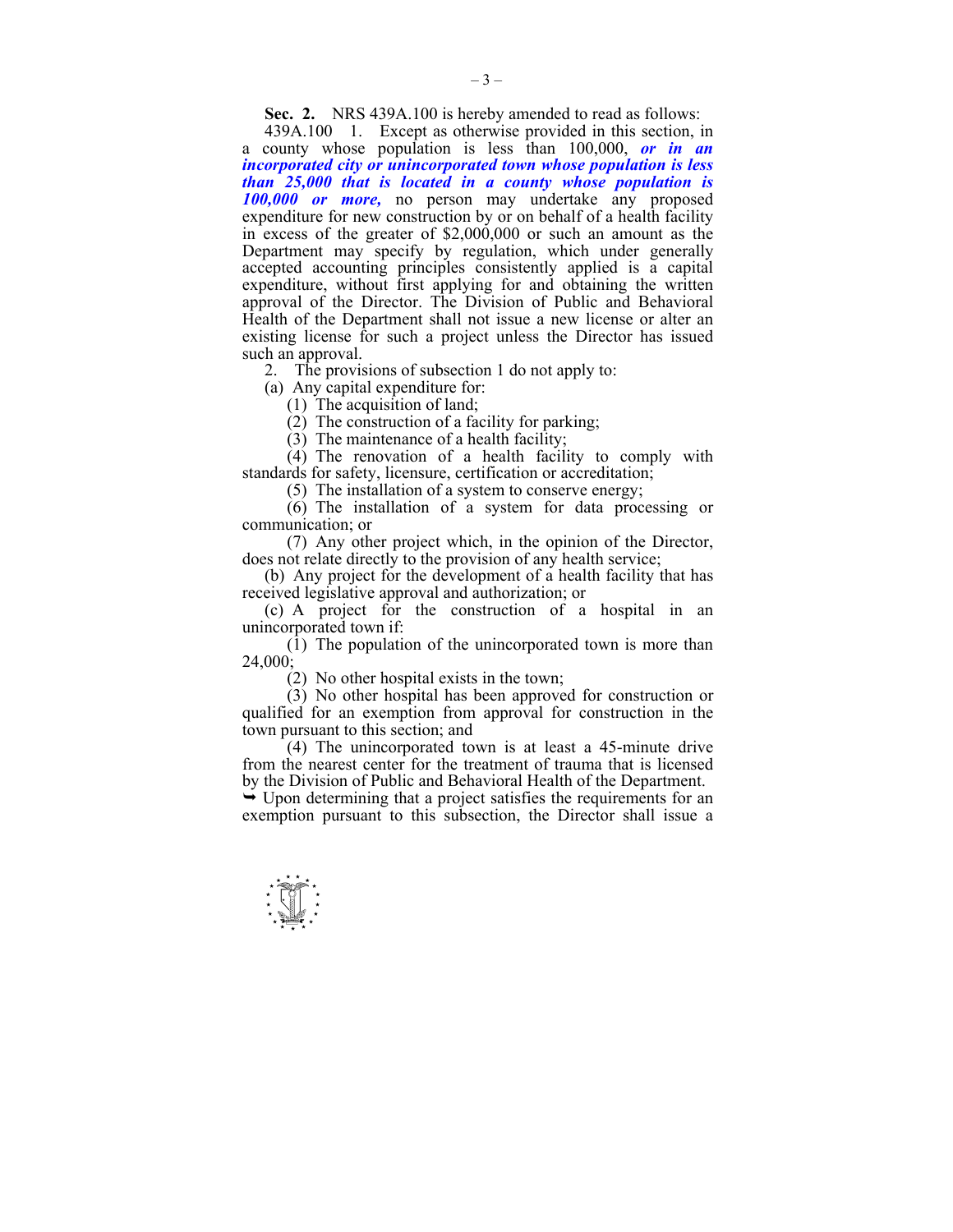certificate which states that the project is exempt from the requirements of this section.

3. In reviewing an application for approval, the Director shall:

 (a) Comparatively assess applications for similar projects affecting the same geographic area; and

 (b) Base his or her decision on criteria established by the Director by regulation. The criteria must include:

 (1) The need for and the appropriateness of the project in the area to be served;

(2) The financial feasibility of the project;

(3) The effect of the project on the cost of health care; and

 (4) The extent to which the project is consistent with the purposes set forth in NRS 439A.020 and the priorities set forth in NRS 439A.081 **[**.**]** *, including, without limitation:* 

 *(I) The impact of the project on other health care facilities;* 

 *(II) The need for any equipment that the project proposes to add, the manner in which such equipment will improve the quality of health care and any protocols provided in the project for avoiding repetitive testing;* 

 *(III) The impact of the project on disparate health outcomes for different populations in the area that will be served by the project;* 

 *(IV) The manner in which the project will expand, promote or enhance the capacity to provide primary health care in the area that will be served by the project;* 

 *(V) Any plan by the applicant to collect and analyze data concerning the effect of the project on health care quality and patient outcomes in the area served by the project;* 

 *(VI) Any plan by the applicant for controlling the spread of infectious diseases; and* 

 *(VII) The manner in which the applicant will coordinate with and support existing health facilities and practitioners, including, without limitation, mental health facilities, programs for the treatment and prevention of substance abuse and providers of nursing services.* 

 4. The Department may by regulation require additional approval for a proposed change to a project which has previously been approved if the proposal would result in a change in the location of the project or a substantial increase in the cost of the project.

 5. The decision of the Director is a final decision for the purposes of judicial review.